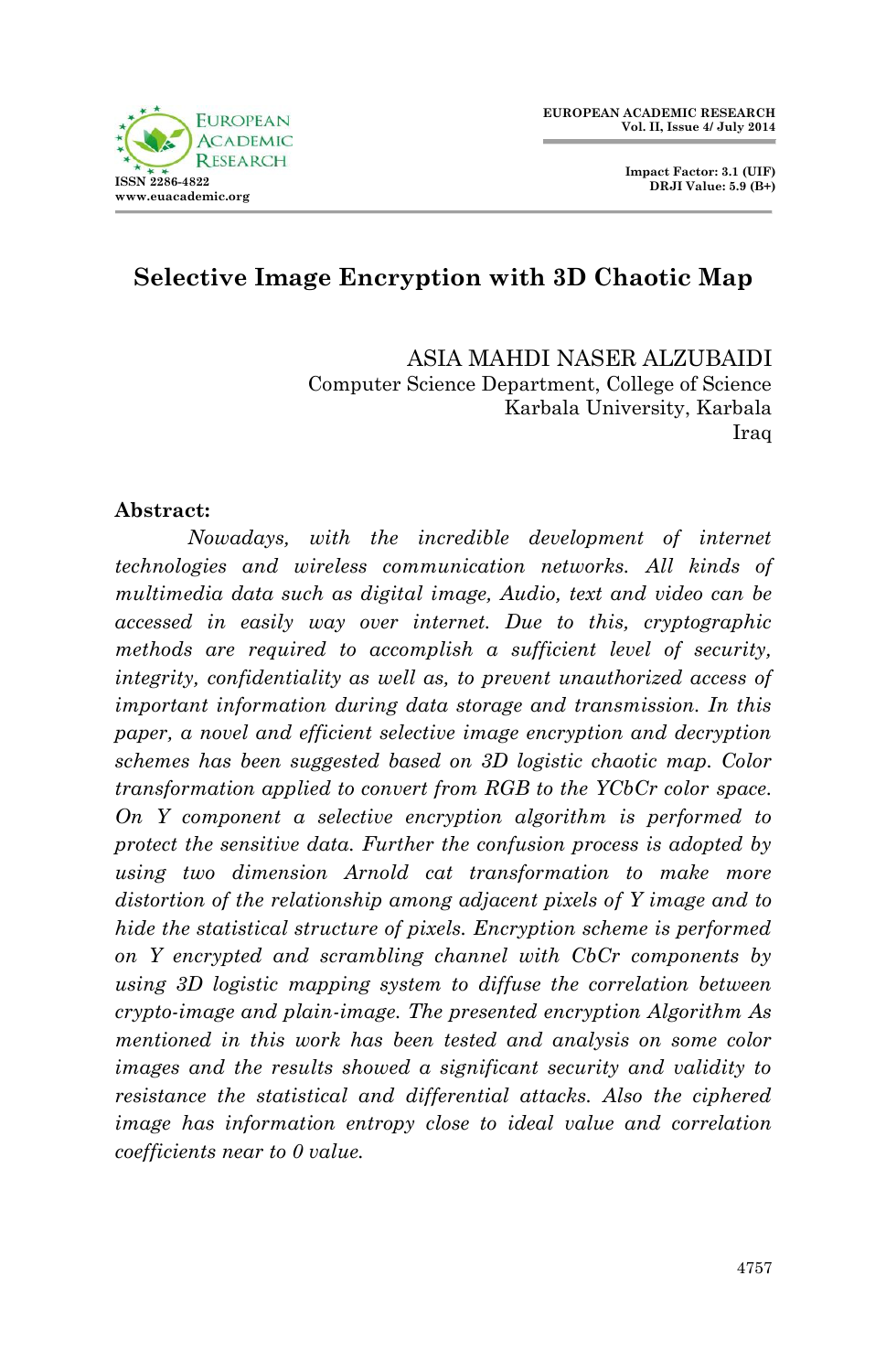**Key words:** Image Encryption Techniques; 2D Arnold Cat Map; Chaotic Theory; Selective Encryption; 3D Logistic Map; Confusion and Diffusion.

## **1. Introduction**

Recently, with the rapid development of internet technologies and communication networks, cryptographic techniques are required in order to accomplish a high level of security, integrity, confidentiality and to prevent unauthorized access of sensitive information during storage or transmission over an insecure channels like the Internet. a real time applications such as medical images, teleconference, video live streaming, satellite images and surveillance camera are obviously require selective encryption methods for secure transmission via networks(Abeer et al. 2013). Selective digital image encryption technique based on chaotic map is a wonderful and novel method to protect the content of multimedia such as digital image, audio and video. In this approach some of multimedia data remains unencrypted but the effect is that total image pixels are encrypted in order to significant reduction of encrypting and decrypting processing time which is an essential factor in wireless and portable multimedia systems (Panduranga et al. 2013). In this paper we presented image encryption scheme combining selective image encryption with chaotic theory system based on confusion and diffusion mechanisms due to their intrinsic features such as Pseudorandomness behavior, sensitive to initial condition, non-linear dynamic system and unpredictable manners which make them very desirable for encryption (Shubo et al, 2009). The proposed system for fast and secure digital image encryption Firstly involved color transformation from RGB color space to the YCbCr space. selective encryption algorithm applied in Ycomponent values which in the range [16 235] then to increase the secure and more pixels shuffling in suggested encrypted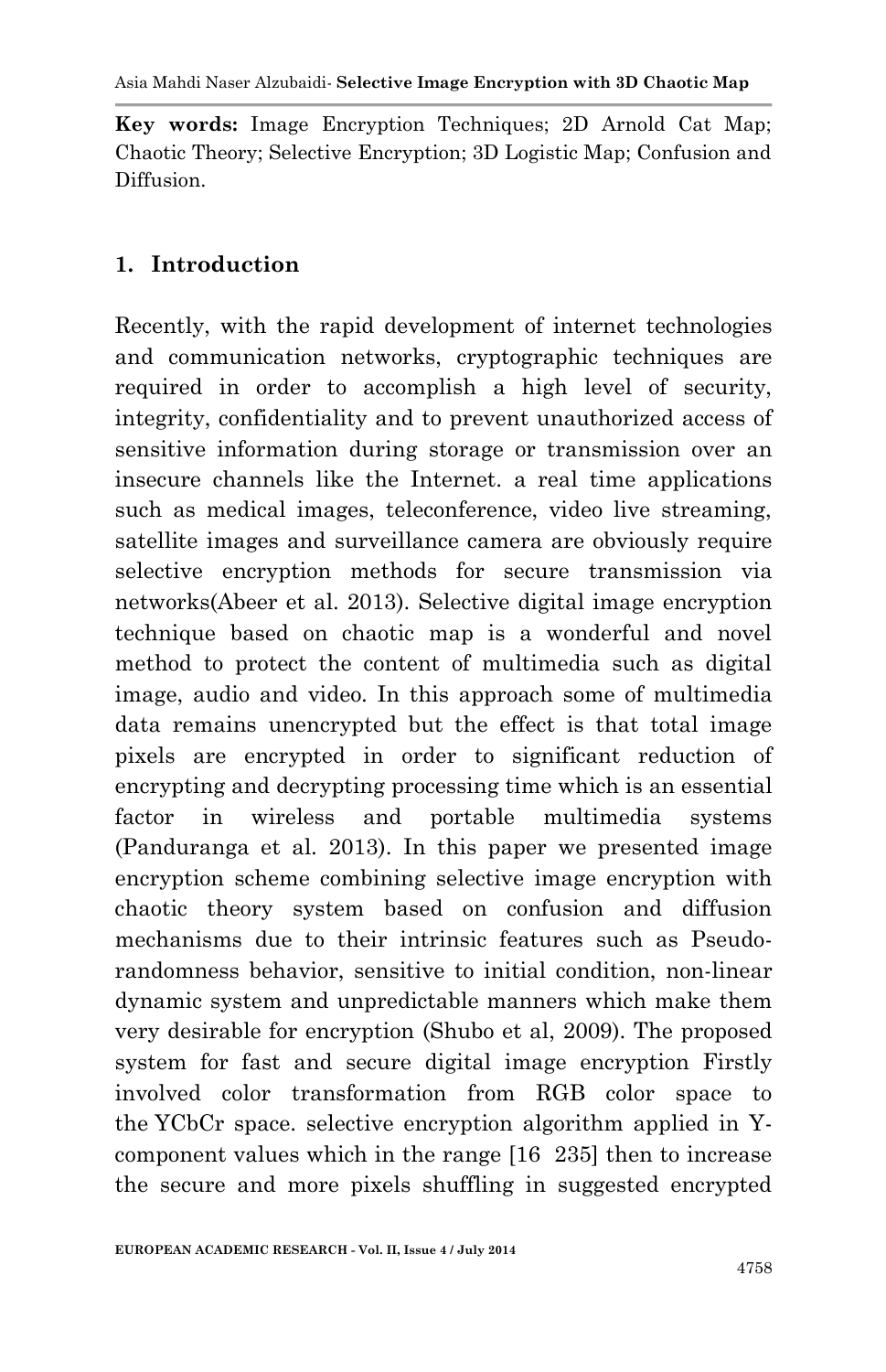method Arnold cat mapping is a suitable candidate for this purpose. Finally, improved 3D logistic transform is essential for encrypting the scrambling Y channel with CbCr components separately. The logistic map used to diffusion the relationship among encrypt-image and original-image and consequently the proposed algorithm for encryption became more secure from cryptanalytic attacks (Pawan et al, 2012).The rest of this research is described as follow: Section 2 and 3 shows the related works of image encryption. In section 4, an image encryption scheme based on 3D logistic transform is depicted and discussed in details. In Sections 5, the security of the new algorithm is assessed by cryptanalysis and experimental results are explained. Finally, Section 6 involved the conclusion of the paper.

# **2. Background**

Today, with the rapid evolution of communication networks and fastening on multimedia information in the digital world, the secrecy of data has become a central issue during transmission via insecure channels. Diverse digital image encryption techniques have been presented to increase the secrecy, integrity, confidentiality of these images. Actually, all image ciphering methods attempt to alter the original image to deformed image that is difficult to understand. On the other hand, image decryption try to reconstruct the plain image from the ciphered one by follow the reverse process of encryption steps.

# **3. Literature Survey**

Selective Image encryption depend on chaotic mapping system problem has been widely studied in the previous works of digital image processing. Actually, various techniques and widespread algorithms have been suggested and implemented in the purpose of building fast and secure image transmission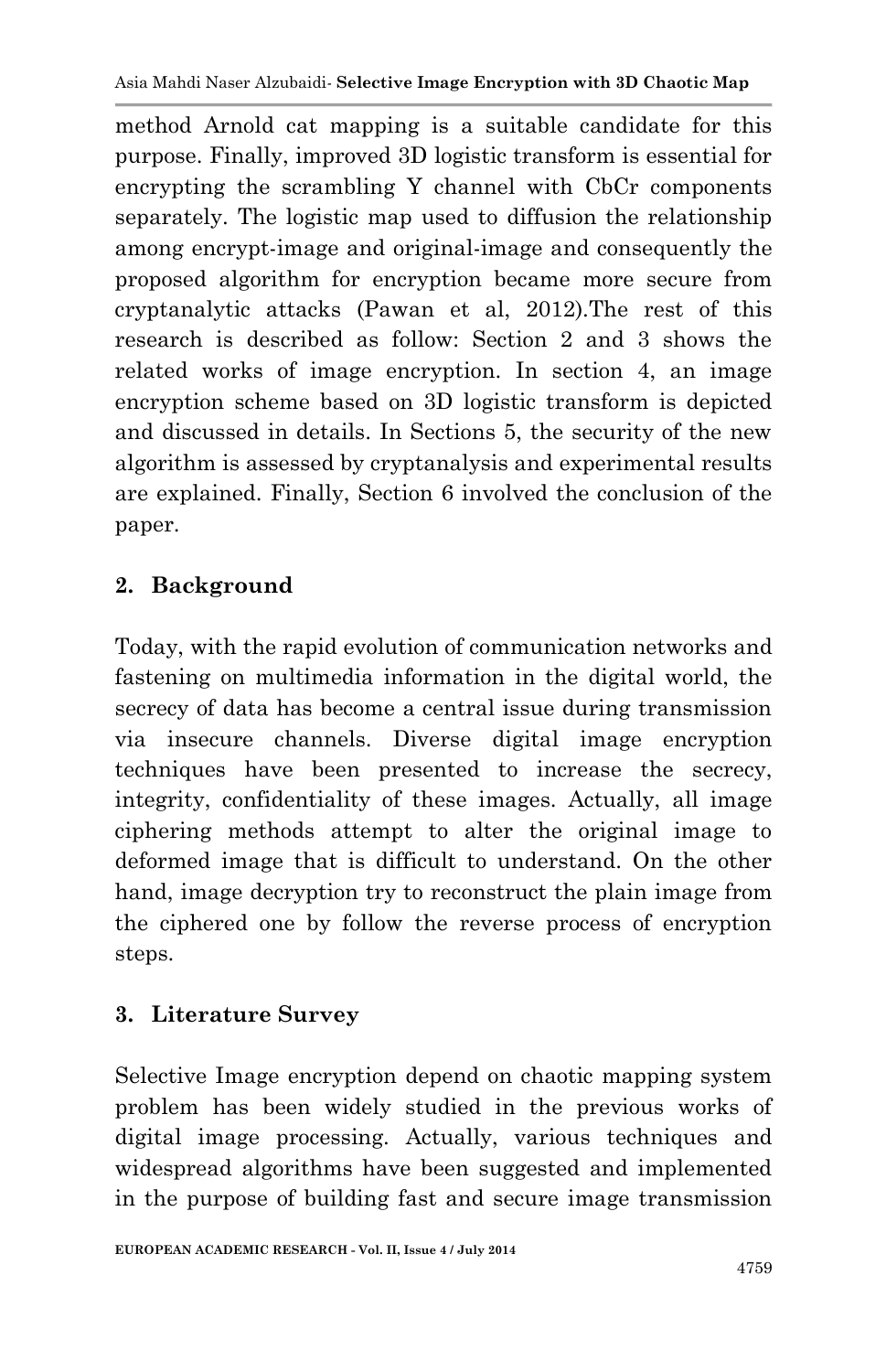system (Rodrigues et al,2006).have proposed new approach of selective or partial encryption of human face images based on discrete cosine transform and AES stream cipher use Variable Length Coding(VLC)method of the Huffman's vector, they found that it can be cipher an image without disturbing the compression rate. (Panduranga et al.2013) describe selective encryption in two methods to secure only selected portion of medical and satellite images, the first way is very useful if the selected portion of image is known while the second encryption scheme is suitable when region of interest is found in image.(Rajinder et al,2013)makes security comparison between full and selective image encryption techniques using fidelity criteria such as correlation, entropy and histogram analysis, they found that selective methods provide great level of protection since they reduced the encryption process time. (Abeer et al. 2013)In this research, a novel image encryption method based on 3D chaotic algorithm execute the diffusion and confusion operations. The experimental analysis show that the presented scheme provide high security level, they resistance to different types of attacks such as force attack, chosen-cipher text attacks and differential attack with encryption ratio equal to (6.25 %) and well-matched with compression process.

## **4. Proposed Technique**

The aim of this work is to design and implement a novel fast and highly secure method which is essential for confidentiality and can be applied in real time systems and also to solve the problems of some previous chaotic image encryption schemes. Moreover, image encryption provide an easy and inexpensive scheme of encryption and decryption of digital data to all authorized users. Fig (1) below depicts the main algorithm executed in this paper and included two approaches Selective encryption and Chaotic encryption.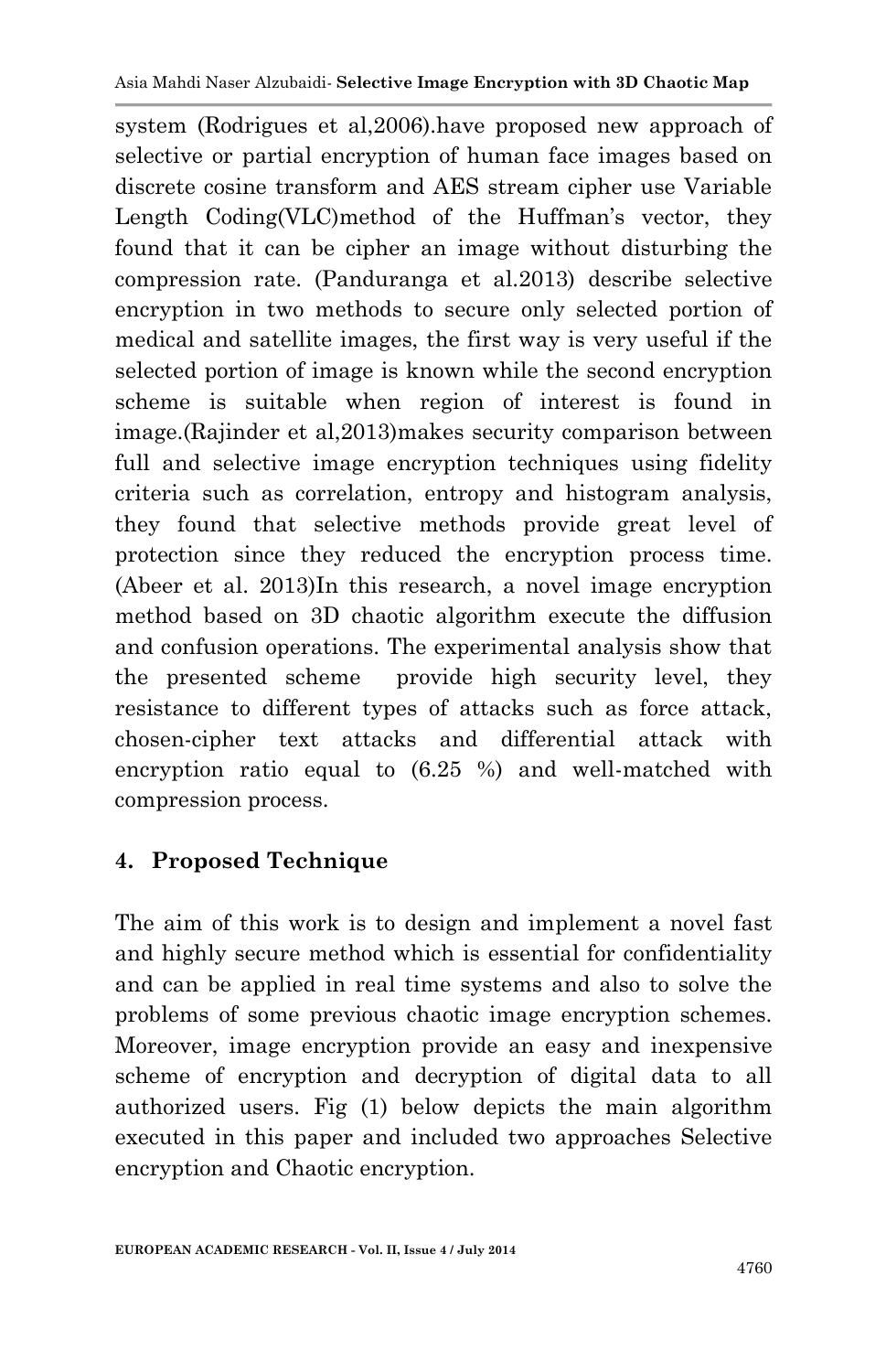

**Figure (1) Block diagram of proposed Image encryption scheme**

The block diagram of proposed method involved steps are:

#### **4-1 Color Conversion**

**Example 19 For the Contract of the Contract of the Contract of the Contract of the Contract of the Contract of the Contract of the Contract of the control of the contract of the control of the control of the control of t** RGB color space is one of best widely used for handling and storing the data of image due to high connection between the red, green and blue components. Actually, RGB color space mixes the chrominance and luminance components so it can't use in color analysis and segmentation methods based on color criteria. While, YCbCr Color model is widely used in processing of video information since it separate between luminance and chrominance components. Y denoted the luma part with values range [16 235] and can be calculating as weighted sum of RGB values. Cb component obtained from the difference between blue and luma component with values range [16 240] and Cr is the difference among red and Y model (Amanpreet et al, 2012) with values also in range [16 240]. As shown in equation (1) and equation (2). Figure (2) show example of color conversion.

$$
\begin{bmatrix} \mathbf{Y} \\ \mathbf{Cb} \\ \mathbf{Cr} \end{bmatrix} = \begin{bmatrix} 16 \\ 128 \\ 128 \end{bmatrix} + \begin{bmatrix} 0.257 & 0.504 & 0.098 \\ -0.148 & -0.291 & 0.439 \\ 0.439 & -0.368 & -0.071 \end{bmatrix} * \begin{bmatrix} \mathbf{R} \\ \mathbf{G} \\ \mathbf{B} \end{bmatrix} \quad ...(1)
$$

$$
\begin{bmatrix} \mathbf{R} \\ \mathbf{G} \\ \mathbf{B} \end{bmatrix} = \begin{bmatrix} 16 \\ 128 \\ 128 \end{bmatrix} + \begin{bmatrix} 1.164 & 0.000 & 1.596 \\ 1.164 & -0.392 & -0.813 \\ 1.164 & 2.0017 & 0.000 \end{bmatrix} * \begin{bmatrix} \mathbf{Y} \\ \mathbf{Cb} \\ \mathbf{Cr} \end{bmatrix} \quad ...(2)
$$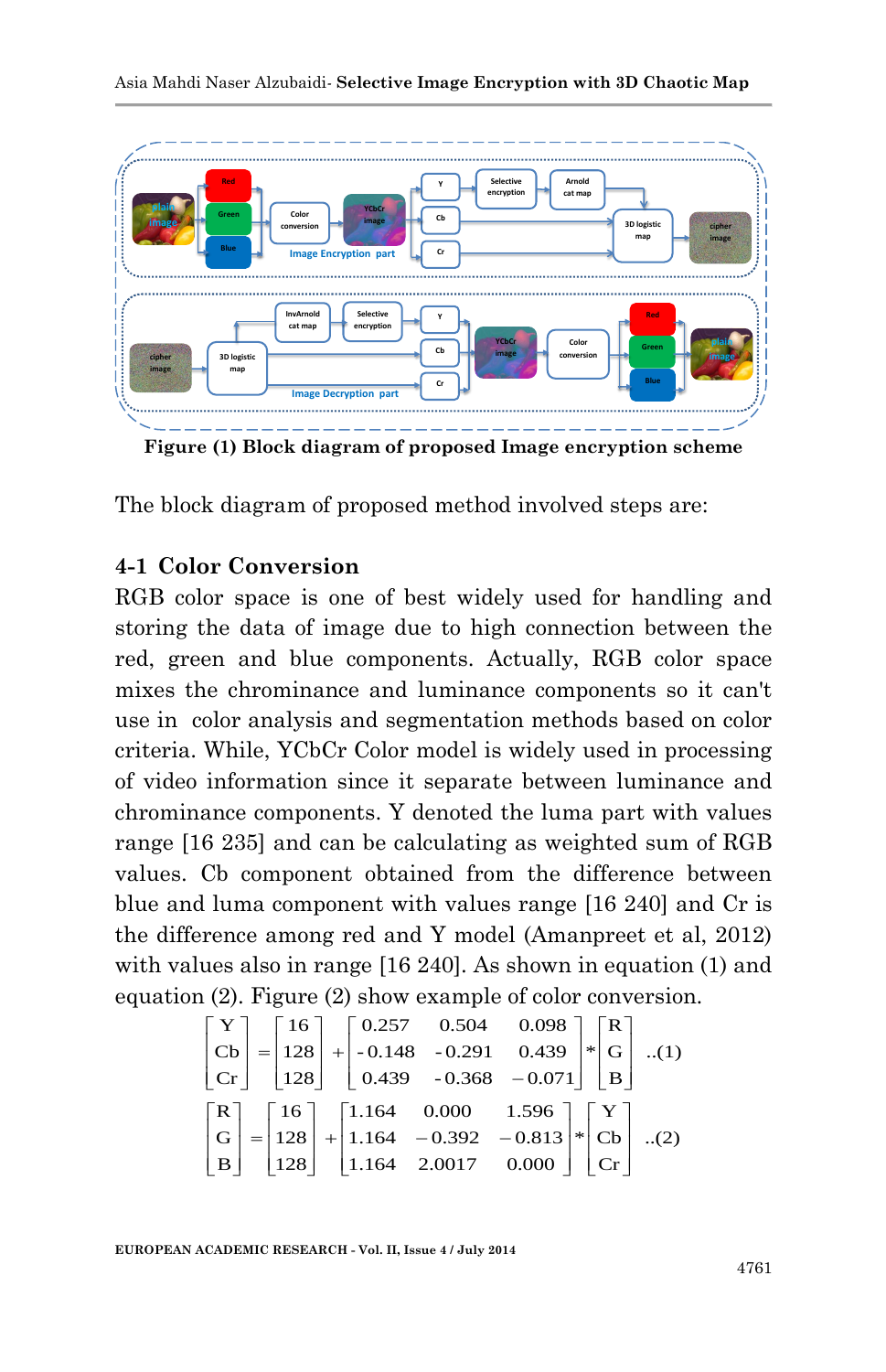

**Figure (2) example of color conversion**

#### **4-2 Selective Image Encryption Based Chaos map**

Selective image encryption approach based on chaotic function is a wonderful technique for image encryption can ubiquitous various set of real-time applications where privacy is essential issue (Lahieb et al 2013).The main objective of selective encryption techniques is to reduce the overhead involved in transmission of digital data via secure channels and to enhance the efficiency of the network with the help of Chaos based key Generation due to their powerful features such as Pseudorandom behavior, sensitive to initial condition, and ergodicity, non-linear dynamic system (Pavithra et al 2013) In this paper 3D logistic map have been suggested for diffusion technique to increase the security of encryption technique. The threedimensional Logistic map is described in equation(3).

$$
X_{i+1} = \lambda X_i (1 - X_i) + \beta Y_i^2 X_i + \alpha Z_i^3
$$
  
\n
$$
Y_{i+1} = \lambda Y_i (1 - Y_i) + \beta Z_i^2 Y_i + \alpha X_i^3
$$
  
\n
$$
Z_{i+1} = \lambda Z_i (1 - Z_i) + \beta X_i^2 Z_i + \alpha Y_i^3
$$
...(3)

Three quadratic coupling constant factors are presented to strengthen the difficulty and security of 3D Logistic map[4]. The system provide chaotic behavior for  $3.53 < \lambda < 3.81$ ,  $0 \leq 0.022$ ,  $0 \leq \alpha \leq 0.015$  and generate chaotic sequences X, Y in the range [0, 1].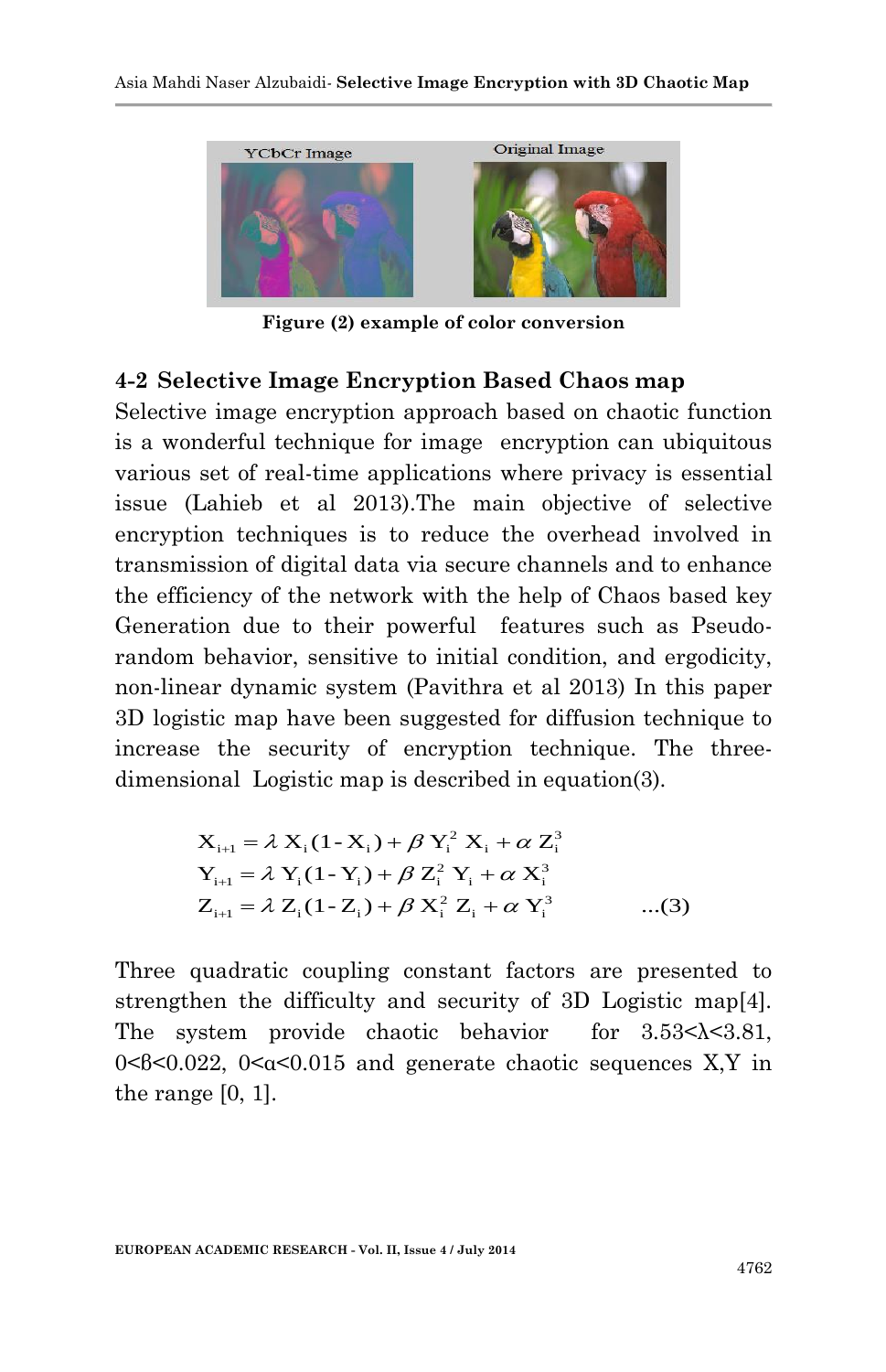

**Figure 3: Plot of X component of 3D logistic map**



**Figure (4) Plot of Y component of 3D logistic map.**



**Figure (5) Plot of Z component of 3D logistic map**

# **4-3: 2D Arnold Cat Map System**

Arnold's Cat Map transformation use for shuffling the pixels of color image and to perform extra security of cipher system. The 2D Arnolds cat transform does not alter the gray scale value of the image pixels; it only shuffles the data of image and it given in equation (4) for image encryption and equation(5) for image decryption.

$$
\begin{bmatrix} X' \\ Y \end{bmatrix} = \begin{bmatrix} 1 & p \\ q & p * q + 1 \end{bmatrix} * \begin{bmatrix} X \\ Y \end{bmatrix} \text{mod } 256 \qquad \dots (4)
$$

$$
\begin{bmatrix} X \\ Y \end{bmatrix} = \begin{bmatrix} 1 & p \\ q & p * q + 1 \end{bmatrix}^{-1} * \begin{bmatrix} X' \\ Y \end{bmatrix} \text{mod } 256 \quad ...(5)
$$

**EUROPEAN ACADEMIC RESEARCH - Vol. II, Issue 4 / July 2014**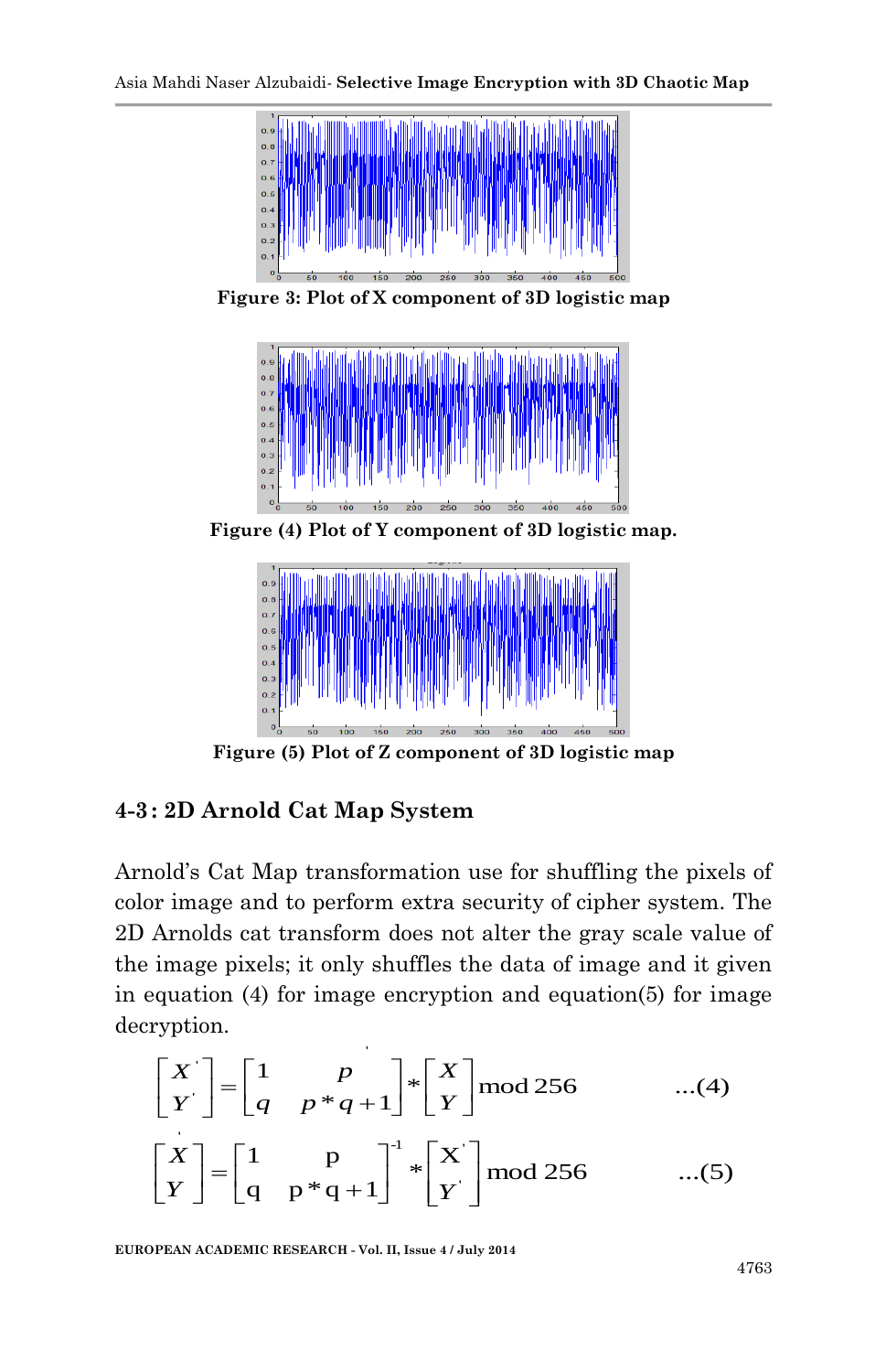Asia Mahdi Naser Alzubaidi*-* **Selective Image Encryption with 3D Chaotic Map**

Where:

p,q: represents the positive secret keys.

X,Y : original position of the image pixe before scrambling.

X',Y': new position of the image pixel after scrambling.

After applying 2D Arnold cat transformation for several iterations, the relationship between the neighboring pixels is entirely destroy and the original image seems deformation and meaningless (Vikas et al, 2012) Actually, for iterating it to many times it will return to original look. This means that Arnold cat map is a periodic transform. After image shuffling the statistical features are same for encrypt image and original image to increase the security of encryption system. Figure (6) show an example of Y component image, selective encryption and shuffled Y image with iteration of 2. Next of confusion process we use 3D logistic map System for diffusion and for enhancing the security (Ramesh et al, 2013).



**Figure (6 ) Encryption and Scrambling of Y component**

#### **4-4 Key Generator**

We represent the color image (RGB) with matrix of dimension (256\*256\*3) where 256 represents both rows and column values of image. To achieve selective image encryption we need to perform color transformation by Separate RGB matrix of color Image to R,G,B components and then convert them to YCbCr model using (1). the results would be three matrices each equal to the dimension of (1\*65536) elements. To generate keys to achieve diffusion process we use 3D logistic map that needs three secret factors  $\lambda$ ,  $\beta$ ,  $\alpha$  such  $\lambda$  =3.8414991,  $\beta$ =0.022 And  $\alpha$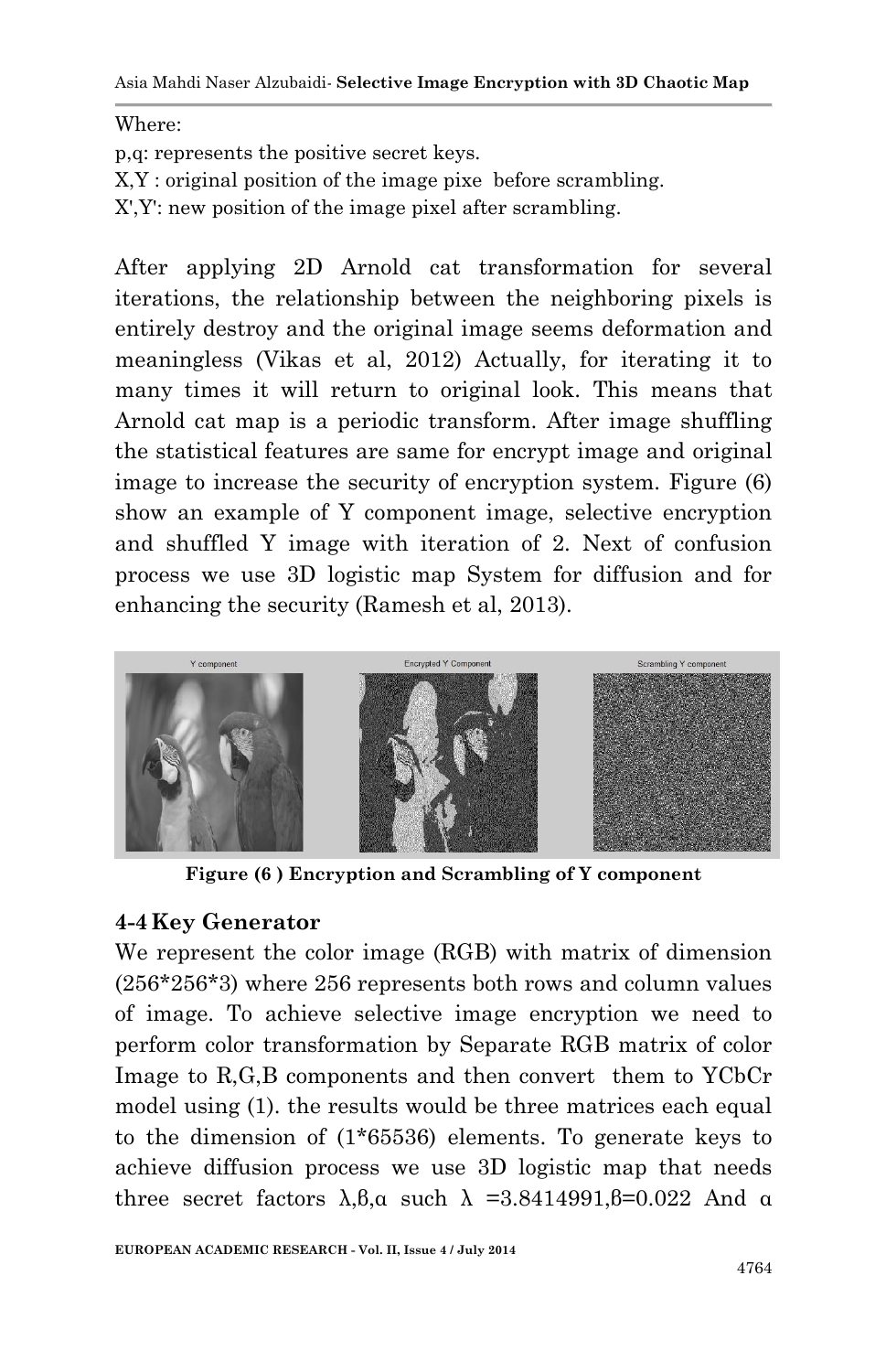$=0.015$  with initial value of  $x0 = 0.976$ ,  $y0 = 0.677$  and  $z0 =$ 0.973 represented as a secret keys to generate the next keys. The values of keys sequence lie among interval of [0 1] table (1) show some key samples. so we need to convert them to values of interval [1 256] to perform the X\_OR operation by using (6). table (2) illustrate some key samples in this interval.

$$
X_i = \text{floor}(X_i * 256.0) \quad ...(6)
$$
  
i = 1,2,3,...,65536

**Table (1) Sample of keys value in range [0 1]**

| 0.9760 | 0.1136 | 0.3889 | 0.9158 | 0.3271 |
|--------|--------|--------|--------|--------|
| 0.8460 | 0.5129 | 0.9781 | 0.0872 | 0.3212 |
| 0.8381 | 0.5327 | 0.9748 | 0.1082 | 0.3764 |
| 0.9171 | 0.2972 | 0.8215 | 0.5649 | 0.9539 |
| 0.1898 | 0.5946 | 0.9282 | 0.2754 | 0.7724 |
| 0.6774 | 0.8545 | 0.4909 | 0.9644 | 0.1649 |

**Table(2) Sample of keys value in interval [1 256]**

| 249 | 29  | 99  | 234 | 83  |
|-----|-----|-----|-----|-----|
| 216 | 131 | 250 | 22  | 82  |
| 214 | 136 | 249 | 27  | 96  |
| 234 | 76  | 210 | 144 | 244 |
| 48  | 152 | 237 | 70  | 197 |
| 173 | 218 | 125 | 246 | 42  |

#### **4-5Image Encryption**

Image encryption performs by diffusion or substitute the shuffled image of Y component and Cb ,Cr components through changing the value of each of Y, Cb, and Cr pixels through exclusive X\_OR operation with the sequence key values dedicated for each component(Manjunath et al 2011)figure(7) depict the encryption image for each components of YCbCr image.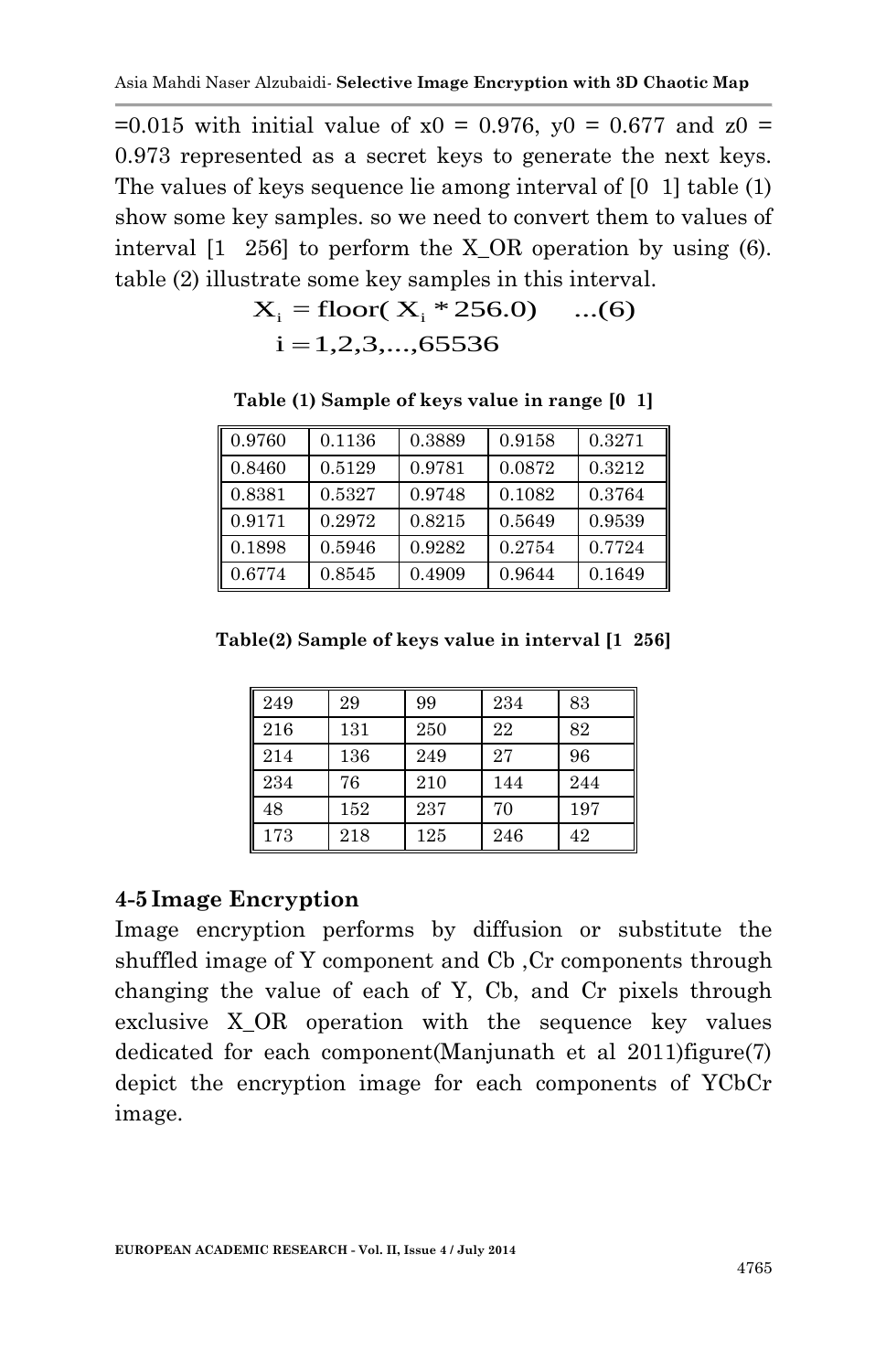Asia Mahdi Naser Alzubaidi*-* **Selective Image Encryption with 3D Chaotic Map**



**Figure (7) YCbCr Encrypted Components**

## **5. Experimental Analysis And Results**

To evaluate the efficiency of suggested technique, we have performed several experiments wither in statistical or security analysis including histogram analysis for both plain and encrypted images, Number of Pixels Change Rate (NPCR) to measure the total differences between the cipher images and the original images, unified average changing intensity (UACI), entropy for original and cipher images and correlation coefficients analysis.

#### **5-1 Histogram Analysis**

To assess the efficiency of suggested encryption method and test the stability through statistical attacks, the graphics histogram is performed for the R color components of original image. Figure(8)shows the test image with R, G and B histogram while figure(9) depict the encrypted image with components histogram using the proposed method. From all the figures, it is obviously shows that there is a perceptual difference for graphical representation of all color's channels histogram and fairly uniform distribution of frequencies values among the plain image and it encrypted image pixels. Therefore histogram criteria can't give any clue to statistical cryptanalysis for breaking the encryption scheme so it is a good method for hide any countenance of the original image (Manjunath et al 2011).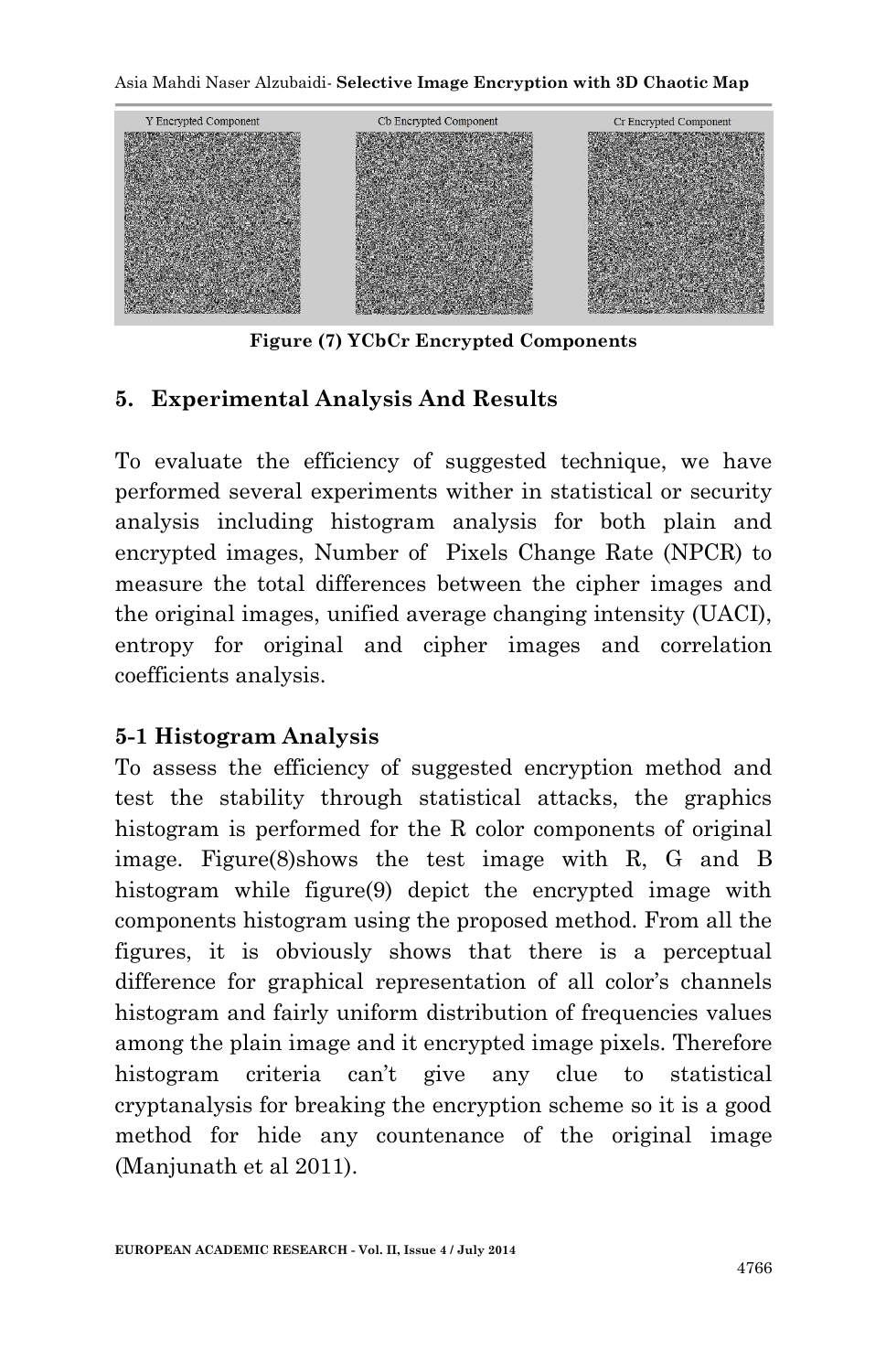

**Figure (8) Original Image with Components Histogram**



**Figure (9) Encrypted Image with Components Histogram**

# **5-2 Correlation Analysis**

It is well known that the correlation coefficient among the neighboring pixels of an encrypted image is a suitable factor to evaluate the encryption effectively of any cryptosystem. Any image encryption system regards as good encryption procedure, if it disguise all attributes of a plain and ciphered image pixels are totally random behavior and highly uncorrelated in horizontal, main-diagonal, vertical and anti-diagonal orientation(Osama et al,2013)Three utilities are need to calculate the correlation coefficient these are respectively as in formula(7).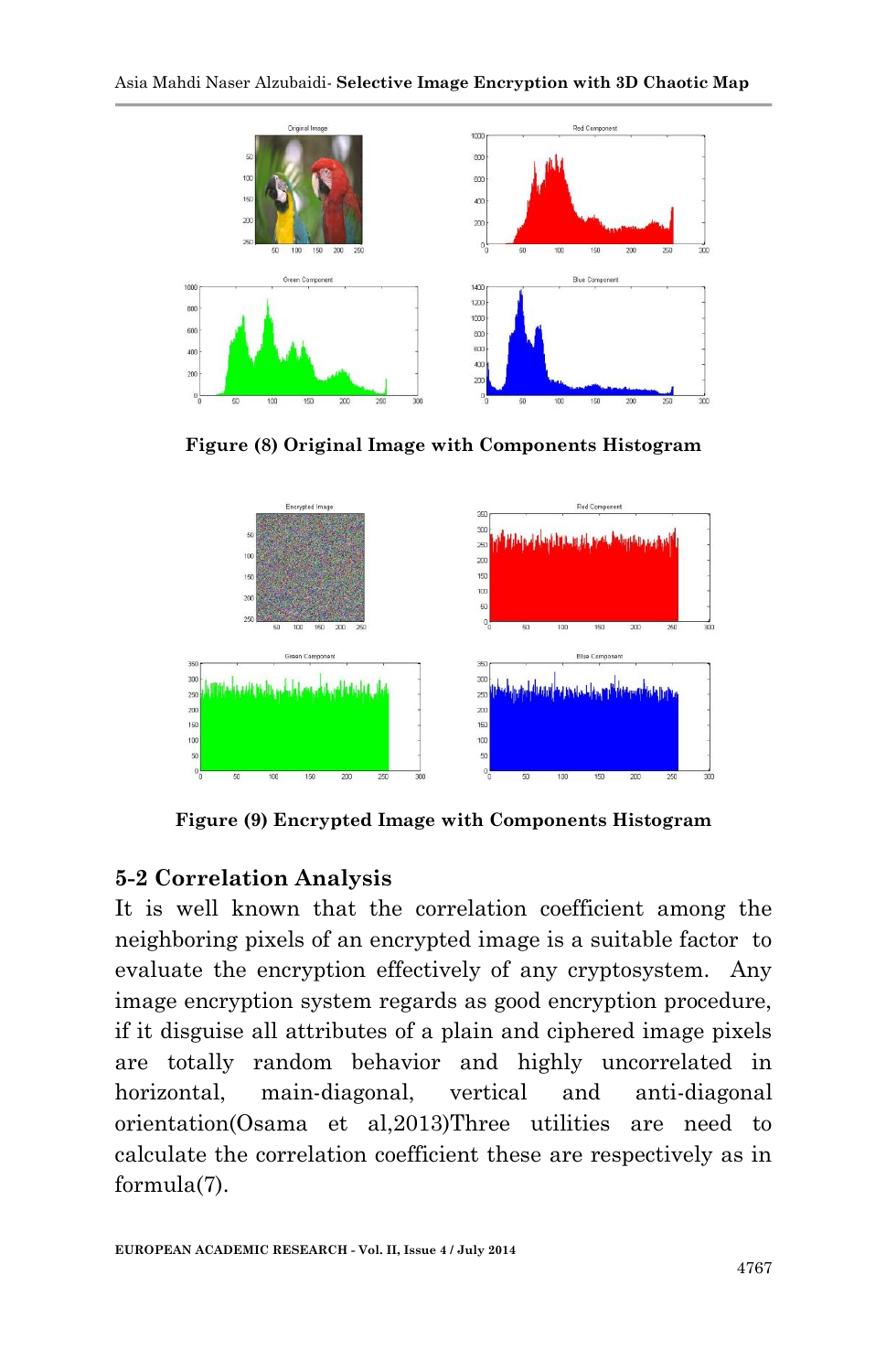$$
E(X) = \frac{1}{256} \sum_{i=1}^{256} (x_i)
$$
  
\n
$$
D(X) = \frac{1}{256} \sum_{i=1}^{256} (X_i - E(X))^2
$$
  
\n
$$
cov(X, Y) = \frac{1}{256} \sum_{i=1}^{256} (X_i - E(X))((Y_i - E(Y)) \quad ...(7)
$$

Then for both plain image and encrypt image, correlation coefficient of the adjacent pixel variable is calculated using equation (8). The value of CR is near to the one if the Adjusted pixels are closely correlated. On the other hand, if the coefficient is close to zero then the pixels are not related.

$$
CR_{XY} = \frac{\text{cov}(X,Y)}{\sqrt{D(X)} * \sqrt{D(Y)}} \qquad \qquad ...(8)
$$

where x and y represent colour intensity of two contiguous pixels in the cipher or original image. Table (3) and table (4) present correlation coefficients to plain and cipher images respectively and for five famous images in image processing applications.

| Direction | Horizontal | Vertical | Diagonal | Anti-    |
|-----------|------------|----------|----------|----------|
| Images    |            |          |          | Diagonal |
| Baboon    | 0.9027     | 0.8830   | 0.8335   | 0.8293   |
| Lena      | 0.9522     | 0.9763   | 0.9280   | 0.9480   |
| Pepper    | 0.9672     | 0.9739   | 0.9422   | 0.9500   |
| Cat       | 0.9669     | 0.9680   | 0.9503   | 0.9513   |
| Onion     | 0.9928     | 0.9937   | 0.9861   | 0.9514   |

**Table (3) correlation coefficient for plain images**

| Tables (4) correlation coefficient for Encrpted images |
|--------------------------------------------------------|
|--------------------------------------------------------|

| Direction            | Horizontal | Vertical  | Diagonal | Anti-     |
|----------------------|------------|-----------|----------|-----------|
| Images               |            |           |          | Diagonal  |
| Baboon               | 0.0081     | 0.0024    | 0.0031   | $-0.0019$ |
| Lena                 | $-0.0104$  | 0.0197    | 0.0027   | 0.0025    |
| Pepper               | 0.0034     | $-0.0072$ | 0.0016   | 0.0043    |
| $\operatorname{Cat}$ | $-.00021$  | $-0.0323$ | 0.0049   | 0.0071    |
| Onion                | 0.0036     | $-0.0430$ | 0.0031   | $-0.0083$ |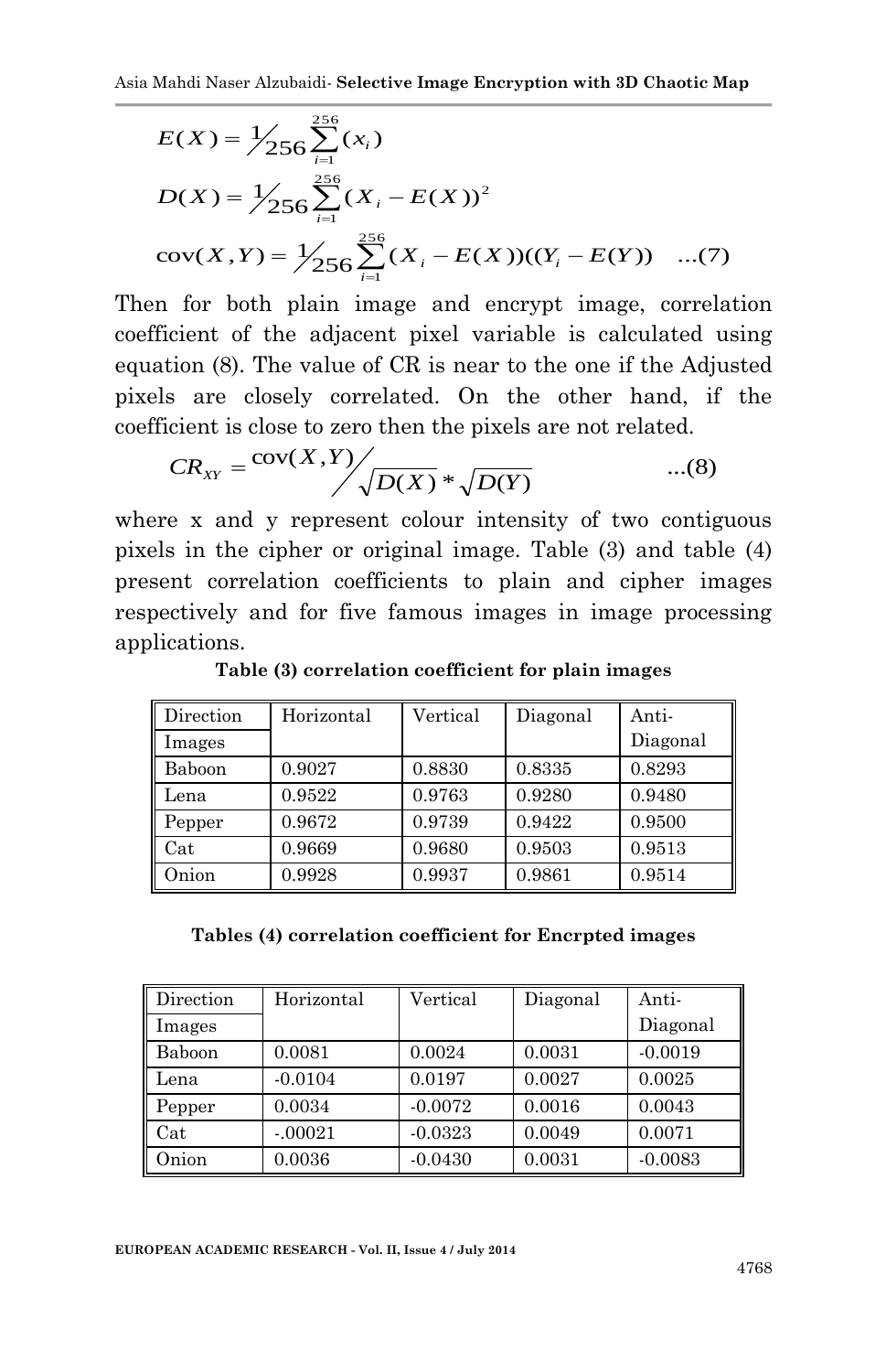It is obviously, that the correlation coefficient for cipher images is very small and near to zero value. This demonstrates that the suggested encryption algorithm leads to a more secured encryption.

## **5-3 NPCR and UACI Factors**

There are two criteria to assess the differences among the original image and the encrypted image, the Number of Pixels Change Rate (NPCR) and the Average Changing Intensity (UACI). Equation (9) gives the mathematical formula of the NPCR measure.

$$
NPCR = \frac{\sum_{i=1}^{256} \sum_{j=1}^{256} Dif(i, j)}{65536} * 100\%
$$
  
Diff = 
$$
\begin{cases} 1 & I(i, j) \sim= I'(i, j) \\ 0 & I(i, j) = I'(i, j) \end{cases} \dots (9)
$$

Where:

I(i,j) represent the original image

 $\Gamma(i,j)$  represent the encrypted image.

NPCR value indicates the different average of the number of pixels of the encrypted image when only one pixel of the plain image is adapted. It is obviously that NPCR value should be as big as possible to reach the performance of an ideal digital image encryption scheme. Equation (10) shows the mathematical expression of the UACI measure.

$$
\text{UACI} = \frac{1}{65536} \left[ \sum_{i=1}^{256} \sum_{j=1}^{256} \frac{|I(i,j) - I'(i,j)|}{256} \right] * 100\% \quad \dots (10)
$$

UACI measures the intensity rate of differences between the original image and ciphered image.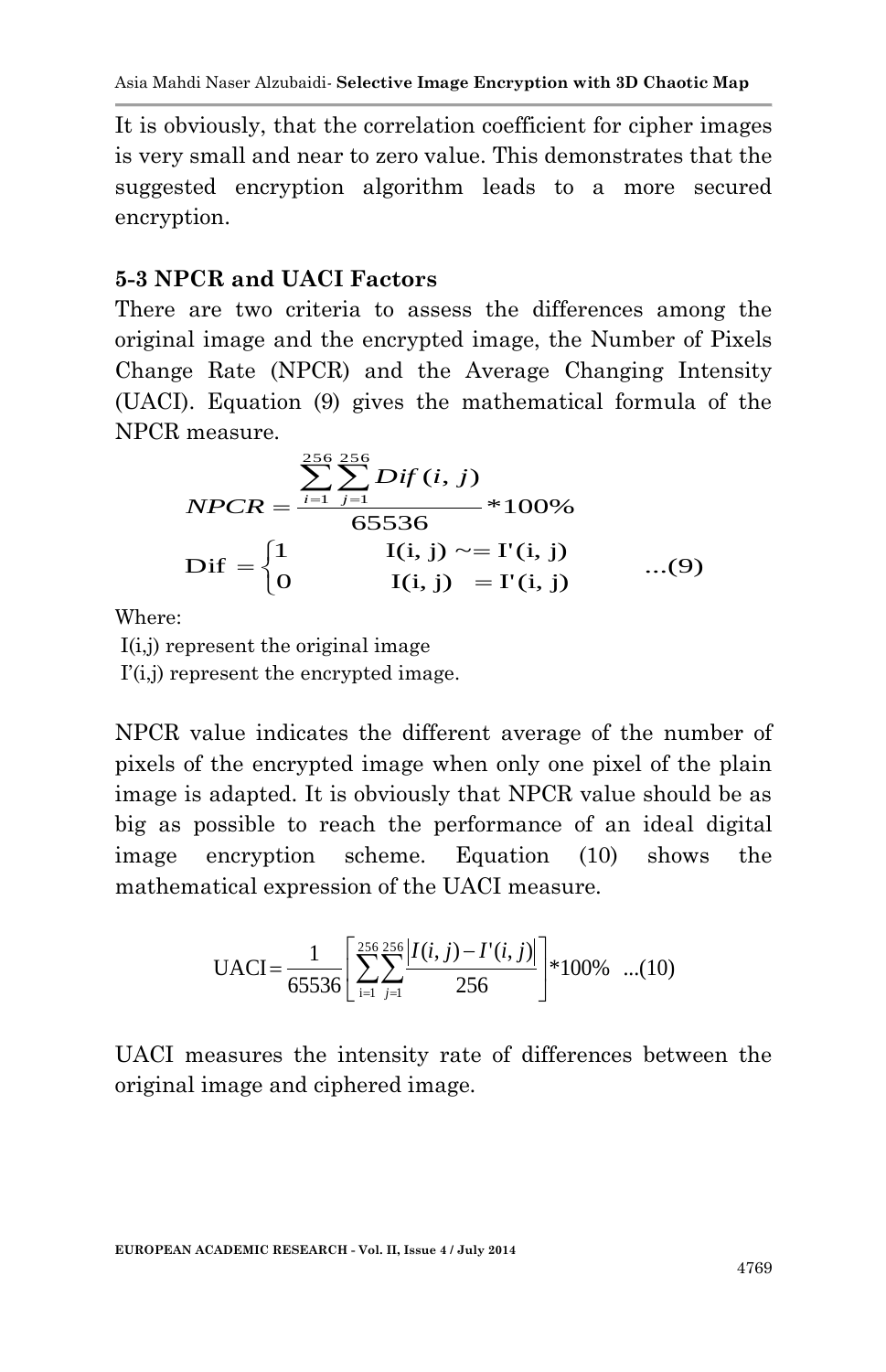| Images | <b>NPCR</b> | UACI    |
|--------|-------------|---------|
| Baboon | 0.9974      | 40.7375 |
| Lena   | 0.9975      | 41.3395 |
| Pepper | 0.9945      | 43.4811 |
| Cat    | 0.9945      | 42.6224 |
| Onion  | 0.9908      | 47.9474 |

**Tables (5)NPCR & UACI for original**

In general, the NPCR and UACI of the suggested scheme being all close to unity and a good obvious that the encryption image scheme has a highly confidential security(Abeer et al 2013).

#### **5-4 Information Entropy**

It is well known, information entropy is a concept of measuring the degree of randomness in the encryption system. Actually, for any image encryption scheme it should decrease the connect information among encrypted Image pixels and thus mean increases the entropy value. Also, it should fulfil a condition that on the information entropy that is the cipher image should not offer any information about the plain image. Image entropy is calculated using equation (11).

entropy = 
$$
\sum_{i=1}^{256} P(i) * \log_2 \frac{1}{P(i)}
$$
 ...(11)

Where:  $P(i)$  is the probability of existence of pixel i. Truly, the ideal entropy value of random system is equal to8.In general, if calculated entropy value is very close to ideal value this mean that the cipher system is protect upon the entropy attack (Dhanashri et al,2014).

#### **5-5 Mean Absolute Error (MAE)**

Mean absolute Error (MAE) value is the a cumulative squared error between two digital images used to measure how close predictions are to the final results. The larger value of MAE means that the encryption system is more secure upon attacks.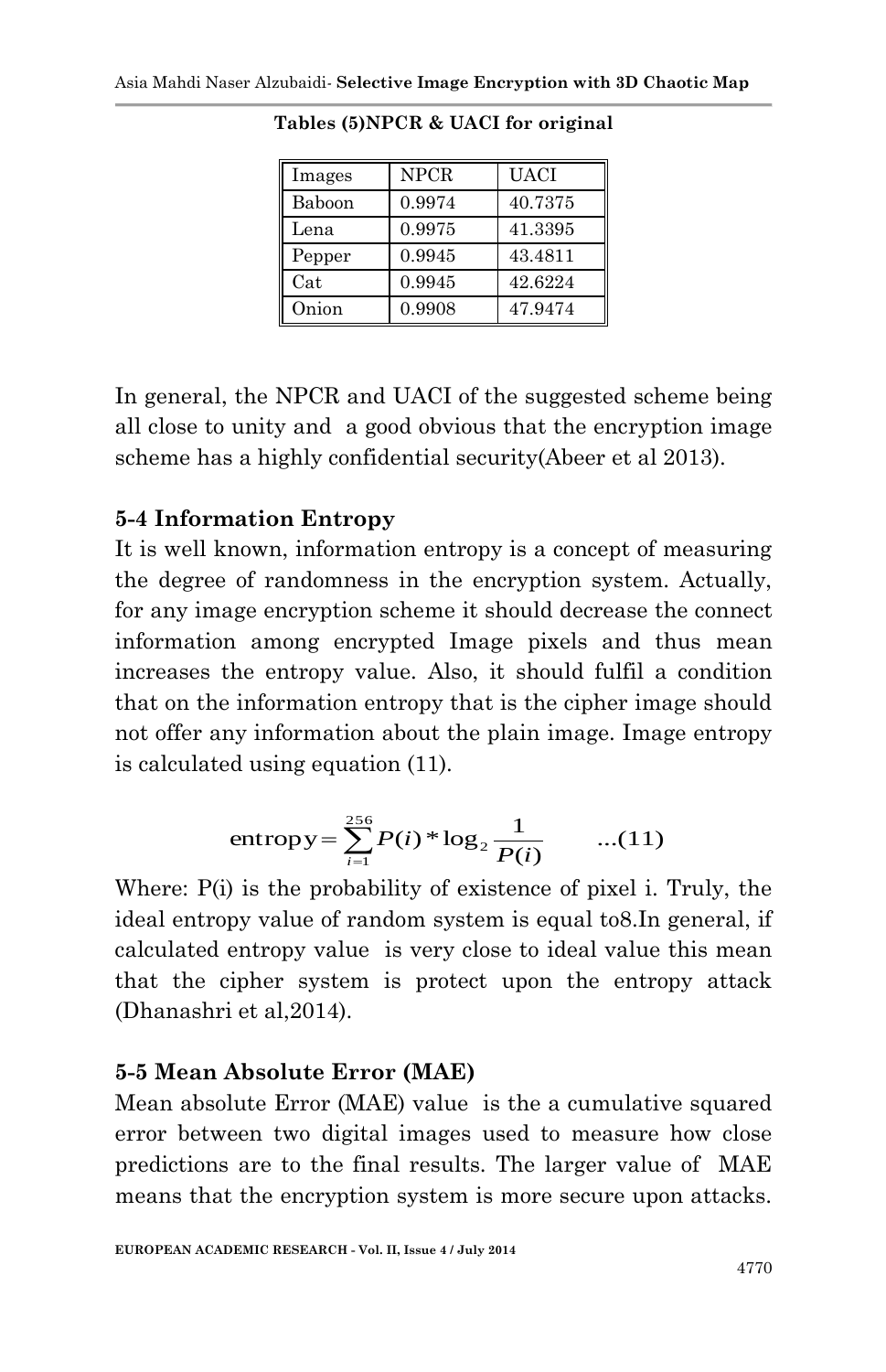Table(6), shows the results of entropy information and MSE for the proposed cryptosystem(Dhanashri et al,2014).

| Images | MAE      | Entropy |
|--------|----------|---------|
| Baboon | 111.1948 | 7.9824  |
| Lena   | 118.9794 | 7.9788  |
| Pepper | 76.0246  | 7.9769  |
| Cat    | 96.3513  | 7.9797  |
| Onion  | 73.6917  | 7.9859  |

**Tables (6) MAE & entropy of encryption**

## **6. Conclusion**

This article presents the concept of selective encryption technique for Y panel and full encryption Technique for scrambling Y ,Cb and Cr channels based on 3D logistic chaotic function. All steps of encryption and decryption system were simulated using MATLAB. Experimental analysis for proposed system security covers histogram analysis, correlation analysis, mean absolute error, entropy analysis and others. The results show that the graphical shape of cipher image histogram is uniformly distributed, so the proposed algorithm is secure from frequency analysis attack. information Entropy analysis depicts that the scheme has entropy value that is close to ideal value, so the algorithm is protect from penetrate of image information. Also, the low correlation coefficient of encrypted image is near to the ideal value 0. Thus the experimental results and numerical analysis demonstrates the security, flexibility, correctness, effectiveness, Reliable and robustness of the proposed cryptosystem.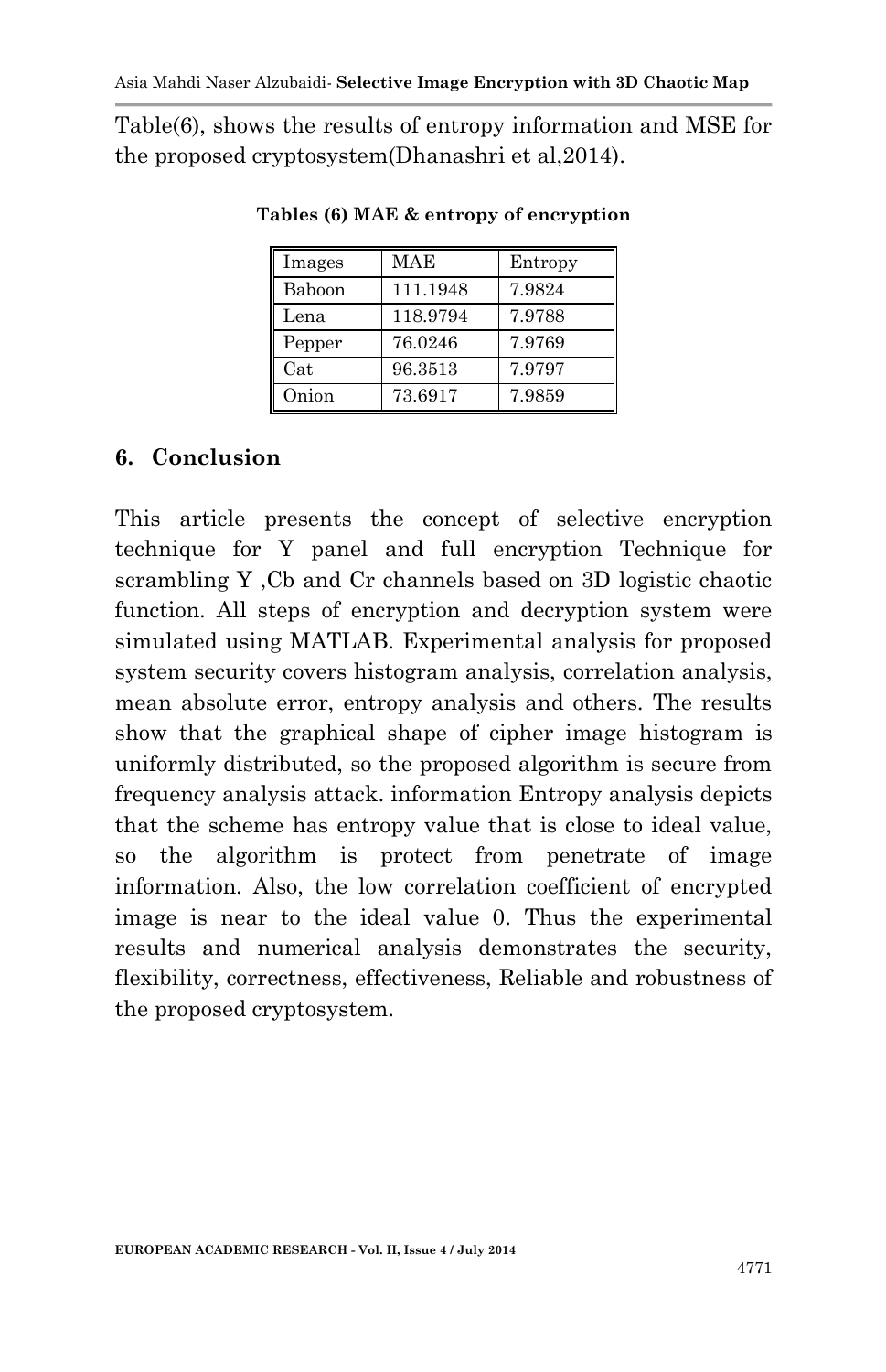#### **BIBLIOGRAPHY:**

- Abeer, M.Y. and M. M. Ali. 2013. "A Selective Image Encryption Based on Chaos Algorithm." *Journal of Karbala University* 11(1): 136-149.
- Amanpreet, K. and B.V. Kranthi. 2012. "Comparison between YCbCr Color Space and CIELab Color Space for Skin Color Segmentation." *International Journal of Applied Information Systems (IJAIS)* 3(4): 30-33.
- Dhanashri, M.T. and N.B. Sambre. 2014. "Blowfish Encryption Using Key Secured Block Based Transformation." *International Journal of Engineering Sciences & Research Technology* (IJESRT) 3(3): 1774-1780.
- Lahieb, M.J. and G. B. Sulong. 2013. "A Review of Color Image Encryption Techniques." *International Journal of Computer Science (IJCSI)* 10(6.1): 266-p275.
- Manjunath, P. and K. L. Sudha. 2011. "Chaos image encryption using pixel shuffling with henon map." *Elixir Elec. Engg*. 38: 4492-4495.
- Osama, M. A., N. A. El-Fishawy, E. M. Nigm, and O.S. Faragallah. 2013. "A Proposed Encryption Scheme based on Henon Chaotic System (PESH) for Image Security." *International Journal of Computer Applications* 61(5).
- Panduranga, H. T. and S.K. Kumar. 2013. "Selective image encryption for Medical and Satellite Images." *International Journal of Engineering and Technology (IJET)* 5(1): 115-p121.
- Pavithra, C. and B. Vinod. 2013. "Analization and Comparison of Selective Encryption Algorithms with Full Encryption for Wireless Networks." *International Journal of Engineering Trends and Technology (IJETT)* 4(5): 2083- 2088.
- Pawan, N.K. and M. Narnaware. 2012. "3D Chaotic Functions for Image Encryption." *IJCSI International Journal of Computer Science Issues* 9(3.1): 323-328.